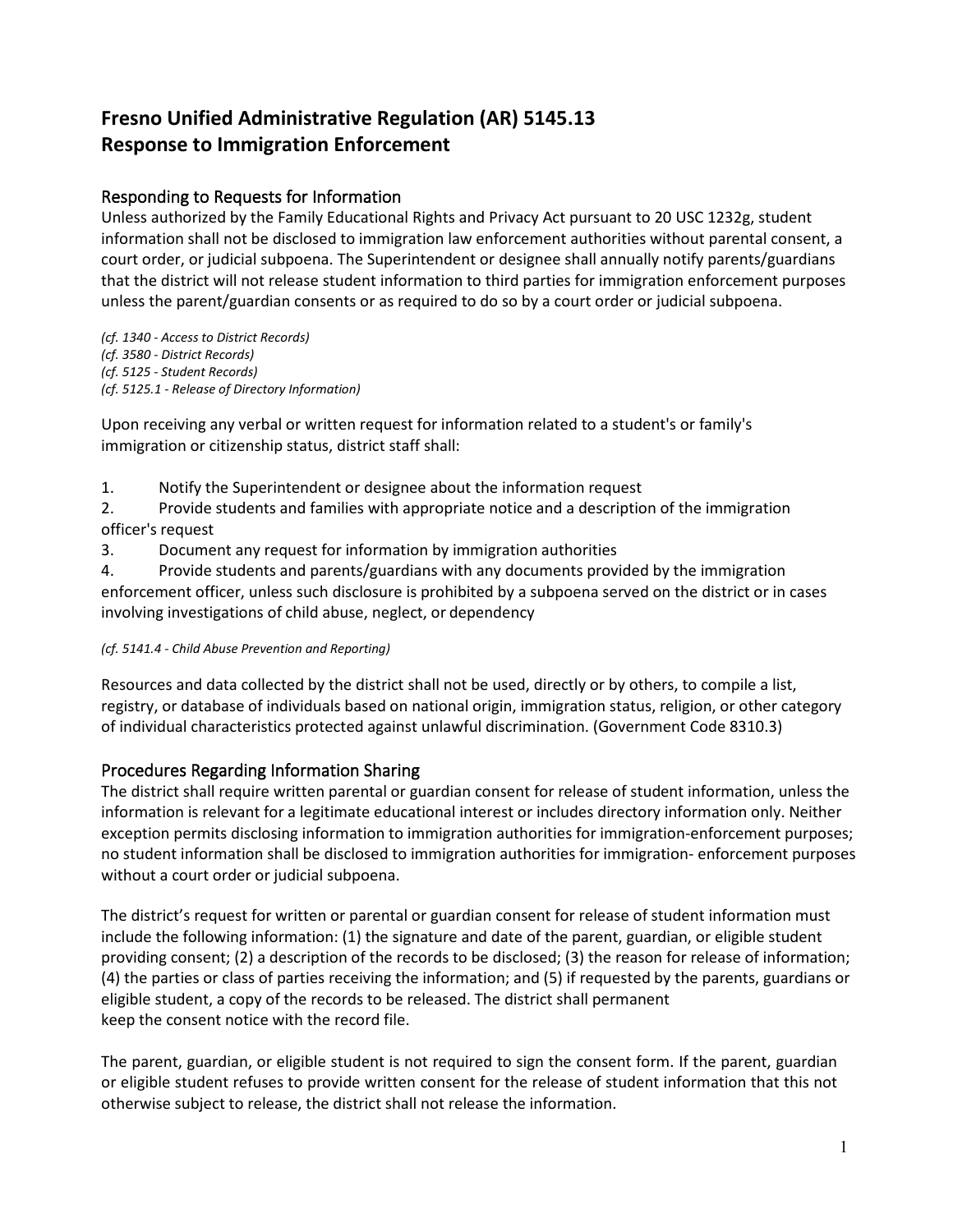# Responding to Requests for Access to Students or School Grounds

District staff shall receive parent/guardian consent before a student is interviewed or searched by any officer seeking to enforce civil immigration laws at the school, unless the officer presents a valid, effective warrant signed by a judge or a valid, effective court order. A student's parent/guardian shall be immediately notified if a law enforcement officer requests or gains access to the student for immigration enforcement purposes, unless the judicial warrant or subpoena restricts disclosure to the parent/guardian.

### *(cf. 5145.12 - Search and Seizure)*

All visitors and outsiders, including immigration enforcement officers, shall register with the principal or designee upon entering school grounds during school hours. Each visitor or outsider shall provide the principal or designee with their name, address, occupation, age if less than 21, purpose in entering school grounds, proof of identity, and any other information required by law. (Penal Code 627.2, 627.3)

#### *(cf. 1250 - Visitors/Outsiders)*

District staff shall report the presence of any immigration enforcement officers to the appropriate school site or district administrator(s).

#### *(cf. 3515.3 - District Police/Security Department)*

As early as possible, district staff shall notify the Superintendent or designee of any request by an immigration enforcement officer for access to the school or a student or for review of school documents, including service of lawful subpoenas, petitions, complaints, warrants, or other such documents.

In addition, district staff shall take the following actions in response to an officer present on the school campus specifically for immigration enforcement purposes:

1. Advise the officer that before school personnel can respond to the officer's request, they must first receive notification and direction from the Superintendent or designee, except under exigent circumstances that necessitate immediate action

2. Request to see the officer's credentials, including their name and badge number, and the phone number of the officer's supervisor, and note or make a copy of all such information

3. Ask the officer for their reason for being on school grounds and document theresponse

4. Request that the officer produce any documentation that authorizes their schoolaccess

5. Make a copy of all documents produced by the officer and retain one copy for schoolrecords

6. If the officer declares that exigent circumstances exist and demands immediate access to the campus, comply with the officer's orders and immediately contact the Superintendent ordesignee

7. If the officer does not declare that exigent circumstances exist, respond according to the requirements of the officer's documentation, as follows:

a. If the officer has an Immigrations and Customs Enforcement (ICE) administrative warrant, district staff shall inform the agent that they cannot consent to any request without first consulting with the district's legal counsel or other designated district official.

b. If the officer has a federal judicial warrant, such as a search and seizure warrant or an arrest warrant signed by a federal judge or magistrate, district staff shall promptly comply with the warrant. If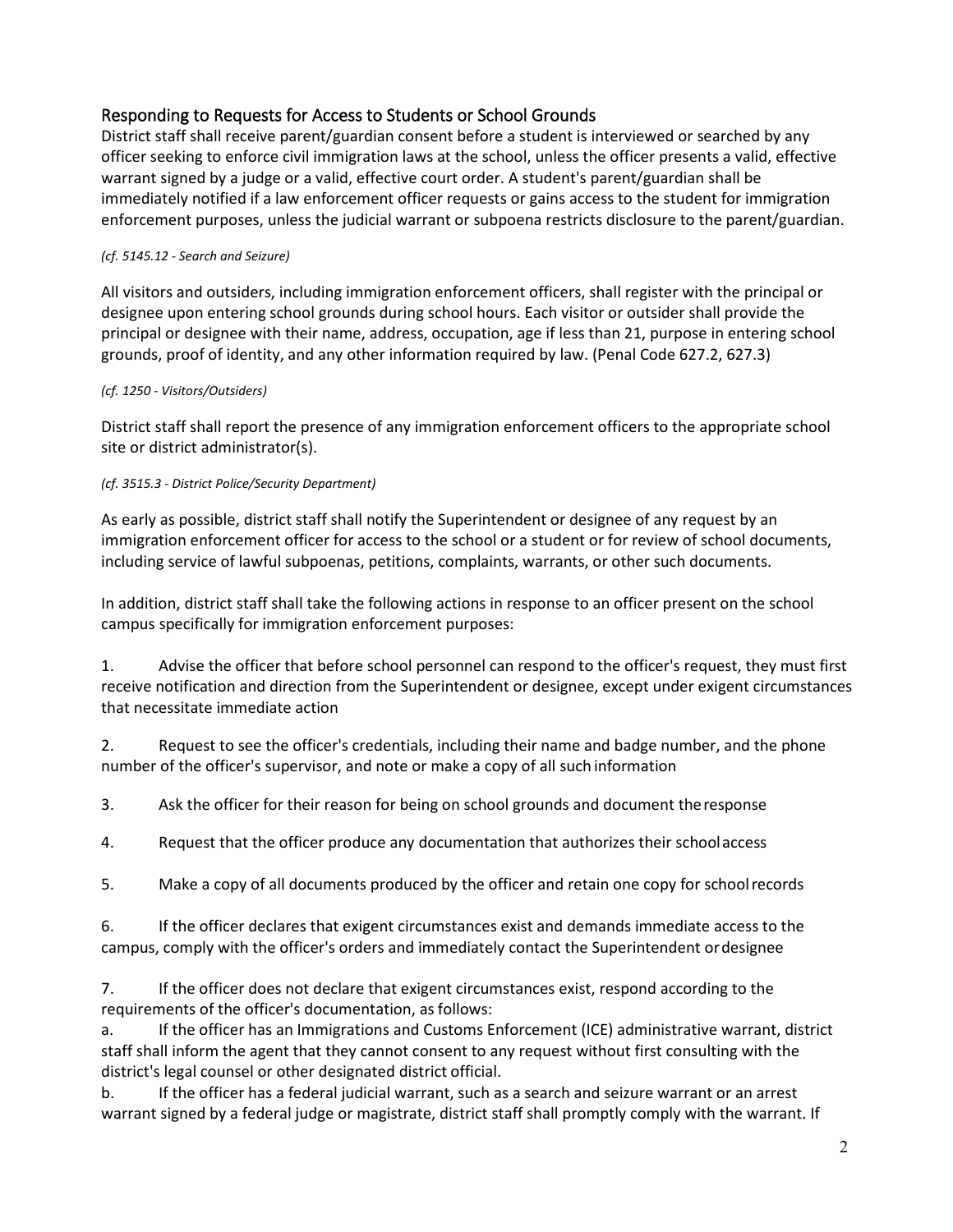feasible, district staff shall consult with the district's legal counsel or designated administrator before providing the officer with access to the person or materials specified in thewarrant.

c. If the officer has a subpoena for production of documents or other evidence, district staff shall inform the district's legal counsel or other designated official of the subpoena and await further instructions as to how to proceed.

8. Do not attempt to physically impede the officer, even if the officer appears to be exceeding the authorization given under a warrant or other document. If an officer enters the premises without consent, district staff shall document the officer's actions while on campus.

9. After the encounter with the officer, promptly make written notes of all interactions with the officer, including:

- a. A list or copy of the officer's credentials and contact information
- b. The identity of all school personnel who communicated with the officer
- c. Details of the officer's request
- d. Whether the officer presented a warrant or subpoena to accompany their request, what was requested in the warrant or subpoena, and whether the warrant or subpoena was signed by a judge
- e. District staff's response to the officer's request
- f. Any further action taken by the officer
- g. A photo or copy of any documents presented by the officer

10. Provide a copy of these notes and associated documents collected from the officer to the district's legal counsel or other designated district official

The district's legal counsel or other designated official shall submit a timely report to the Governing Board regarding the officer's requests and actions and the district's responses. (Education Code 234.7)

The Superintendent or designee shall also email the Bureau of Children's Justice in the California Department of Justice (BCJ@doj.ca.gov) regarding any attempt by a law enforcement officer to access a school site or a student for immigration enforcement purposes.

#### Responding to the Detention or Deportation of Student's Family Member

The Superintendent or designee shall encourage students and their families to update their emergency contact information as needed throughout the school year and to provide alternative contacts, including an identified trusted adult guardian, in case a student's parent/guardian is detained or is otherwise unavailable. The Superintendent or designee shall notify students' families that information provided on the emergency cards will only be used in response to specific emergency situations and not for any other purpose.

#### *(cf. 5141 - Health Care and Emergencies)*

The Superintendent or designee shall also encourage all students and families to learn their emergency phone numbers and be aware of the location of important documentation, including birth certificates, passports, social security cards, physicians' contact information, medication lists, lists of allergies, and other such information that would allow the students and families to be prepared in the event that a family member is detained or deported.

In the event that a student's parent/guardian is detained or deported by federal immigration authorities, the Superintendent or designee shall release the student to the person(s) designated in the student's